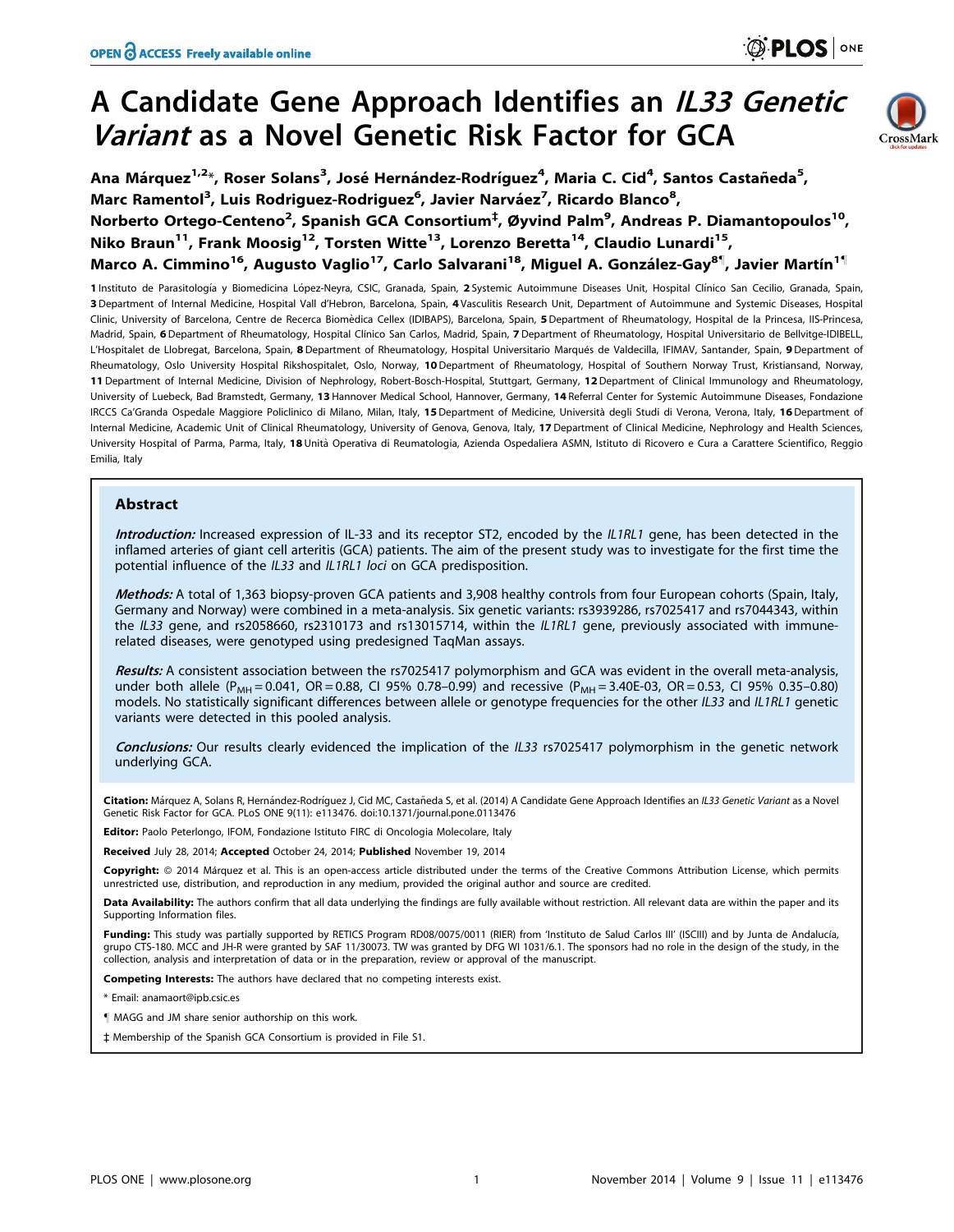## Introduction

Giant cell arteritis (GCA) is a chronic granulomatous vasculitis of large and medium size blood vessels which affects predominantly women and people generally older than 50 years [1].

Although the mechanisms triggering this pathology remain unclear, both immune and genetic factors appear to participate in its pathogenesis. The inflammatory process occurring in GCA is mainly driven by Th1 and Th17 lymphocytes and macrophages [2]. Additionally, endothelial cells also play an important role in the induction and perpetuation of the inflammation by promoting neoangiogenesis [3]. Regarding the genetic component of this vasculitis, besides HLA, a few risk factors have been consistently associated with GCA so far [4,5] and, therefore, most of the genetic contribution to this disorder continues unidentified.

IL-33 has recently been described as a novel IL-1 family member with strong immunomodulatory functions. This cytokine, through binding to its receptor ST2 (suppression of tumorigenicity 2), encoded by the interleukin 1 receptor-like 1 (IL1RL1) gene, activates mast cells and Th2 lymphocytes, leading to the production of chemokines, pro-inflammatory and Th2-associated cytokines, and increased serum immunoglobulin levels [6]. Additionally, it has been shown that IL-33 acts as an activator of endothelial cells promoting angiogenesis and vascular permeability in vitro and in vivo [7].

Different studies have supported a pathogenic role of IL-33 axis in autoimmunity [8,9,10,11]. Regarding genetic studies, several polymorphisms within the IL33 region have been associated with different immune-related conditions. Specifically, rs3939286 was associated with asthma [12], nasal polyposis [13] and inflammatory bowel disease (IBD) [14], rs7025417 was associated with coronary artery disease (CAD) [15], and rs7044343 with rheumatoid arthritis [16]. In addition, three other IL33 polymorphisms, in high linkage disequilibrium (LD) with rs3939286 (rs928413, rs2381416 and rs1342326), have been related to asthma through genome-wide association studies (GWASs) [17,18,19]. On the other hand, a number of *IL1RL1* polymorphisms have also been implicated in autoimmunity. In this line, the rs2058660, rs2310173 and rs13015714 genetic variants were associated with Crohn's disease [20], ulcerative colitis and ankylosing spondylits [21,22], and, celiac disease and inflammatory bowel disease [14,23], respectively. Moreover, an association between three tightly linked polymorphisms (rs10197862, rs13408661 and rs3771180) and asthma has also been described in GWASs [18,24,25].

Interestingly, an increased expression of IL-33 and ST2 has been detected in the inflamed arteries of GCA patients, mainly in endothelial cells of newly formed vessels, thus suggesting a possible role of IL-33 in the angiogenesis-dependent inflammation in GCA [26].

The aim of the present study was to assess whether genetic variants at IL33 and IL1RL1, previously associated with immunemediated diseases, are involved in the genetic predisposition to this vasculitis.

## Methods

## Study population

The case-control study included a total of 1,363 biopsy-proven GCA patients and 3,908 unrelated healthy controls, both of European ancestry. First, a discovery cohort, consisting of 894 Spanish GCA cases and 2,047 controls was analyzed. Subsequently, a replication phase was conducted in three independent cohorts from Germany (103 cases and 444 controls), Italy (255

cases and 1,141 controls) and Norway (111 cases and 276 controls). Table S1 summarizes the main characteristics of the analyzed cohorts. Case/control sets were matched by geographical origin and ethnicity. Informed written consent from all participants and approval from the local ethical committees (Comité de Bioética del Consejo Superior de Investigaciones Científicas, Comitato di Etica e Sperimentazione Farmaci Fondazione IRCCS Ca' Granda-Ospedale Maggiore Policlinico di Milano, Ethic Committee Provinciale of Reggio Emilia, Local Ethics Committees of the Hospital Vall d'Hebron, Hospital Clinic, Hospital de la Princesa, Hospital Clínico San Carlos, Hospital Universitario de Bellvitge, Hospital Universitario Marqués de Valdecilla, Oslo University Hospital, Hospital of Southern Norway Trust, Robert-Bosch-Hospital, University of Luebeck, Hannover Medical School, Universita` degli Studi di Verona, University of Genova and University Hospital of Parma) were obtained in accordance with the tenets of the Declaration of Helsinki. All patients had a positive temporal artery biopsy (disruption of the internal elastic laminae with infiltration of mononuclear cells into the arterial wall with or without multinucleated giant cells) and fulfilled the 1990 American College of Rheumatology classification criteria [27]. Patients were stratified according to the presence or absence of polymyalgia rheumatica (PMR), visual ischaemic manifestations (VIM; if they experienced transient visual loss including amaurosis fugax, permanent visual loss, or diplopia) and irreversible occlusive disease (IOD; if they had at least one of the following features: permanent visual loss, stroke or occlusive disease in the upper extremities or lower extremities).

## Genotyping methods

The selection of single-nucleotide polymorphisms (SNPs) was based on their position and previous association with several inflammatory conditions. Polymorphisms with minor allele frequencies lower than 10% were not included as power calculations indicated a lack of statistical power to analyze them. Following these criteria, six polymorphisms, three in the  $IL33$ region (rs3939286, rs7025417 and rs7044343), located in different haplotype blocks of this *locus*, and three in the *IL1RL1* region (rs2058660, rs2310173 and rs13015714), were genotyped using the TaqMan allelic discrimination assay technology on a 7900HT Fast Real-Time PCR System, both from Applied Biosystems (Foster City, California, USA).

#### Statistical analysis

Table S2 shows the overall statistical power of the analysis [\(http://www.sph.umich.edu/csg/abecasis/CaTS/](http://www.sph.umich.edu/csg/abecasis/CaTS/)). Plink (v1.07) [\(http://pngu.mgh.harvard.edu/purcell/plink/\)](http://pngu.mgh.harvard.edu/purcell/plink/) and StatsDirect v.2.6.6 (StatsDirect Ltd, Cheshire, UK) were used to perform  $2\times2$  contingency tables and  $\chi^2$  test. Odds ratios (OR) and 95% confidence intervals (CI) were obtained according to Woolf's method. P-values of the discovery cohort were corrected by The Benjamini & Hochberg (1995) step-up false discovery rate (FDR) control correction for multiple testing [28]. P-values  $< 0.05$  were considered statistically significant. The analysis of the combined data from all populations was performed using Plink and StatsDirect. Breslow–Day (BD) test and Cochran's  $Q$  and  $I^2$ statistics were used to estimate the homogeneity among populations. Pooled analyses were performed by Mantel-Haenszel (MH) test under fixed effects.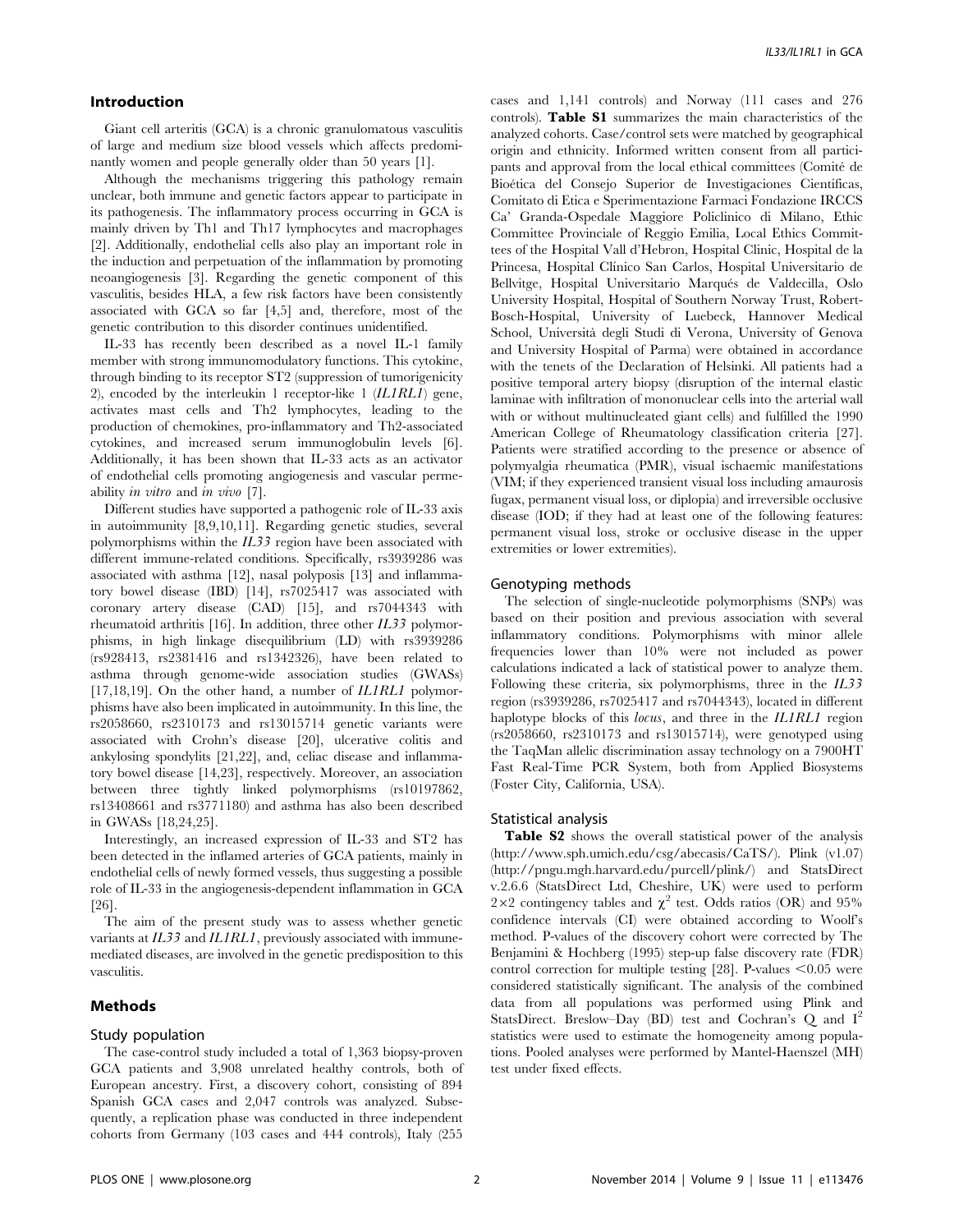|            |             |               |                                                                                                                                                                                                                               | Genotype, N (%) |                                      |              |         | Allele test |                    |                          | Recessive model |             |                        |
|------------|-------------|---------------|-------------------------------------------------------------------------------------------------------------------------------------------------------------------------------------------------------------------------------|-----------------|--------------------------------------|--------------|---------|-------------|--------------------|--------------------------|-----------------|-------------|------------------------|
| <b>SNP</b> | Locus       | 1/2           | Subgroup (N)                                                                                                                                                                                                                  | $\overline{11}$ | 1/2                                  | 2/2          | MAF (%) | P-value     | $P_{\text{FDR}}^*$ | OR [CI 95%]**            | P-value         | $P_{FDR}^*$ | OR [CI 95%]**          |
| rs2310173  | ILIRLI      | 7/G           | Controls $(n = 1972)$                                                                                                                                                                                                         | 458 (23.23)     | 958 (48.58)                          | 556 (28.19)  | 47.52   |             |                    |                          |                 |             |                        |
|            |             |               | $GCA (n = 863)$                                                                                                                                                                                                               | 205 (23.75)     | 395 (45.77)                          | 263 (30.48)  | 46.64   | 0.5434      | 0.9304             | 0.97 [0.86-1.08]         | 0.7594          | 0.9458      | $1.03$ [0.85-1.24]     |
| rs13015714 | ILIRLI      | 5             | Controls $(n = 1944)$                                                                                                                                                                                                         | 138 (7.10)      | 729 (37.50)                          | 1077 (55.40) | 25.85   |             |                    |                          |                 |             |                        |
|            |             |               | $GCA (n = 868)$                                                                                                                                                                                                               | 61 (7.03)       | 329 (37.90)                          | 478 (55.07)  | 25.98   | 0.9178      | 0.9304             | $1.01$ [0.88-1.15]       | 0.9458          | 0.9458      | $0.98$ [0.72-1.35]     |
| rs2058660  | ILIRL1      | $\frac{1}{2}$ | Controls $(n = 2005)$                                                                                                                                                                                                         | 141 (7.03)      | 767 (38.25)                          | 1097 (54.71) | 26.16   |             |                    |                          |                 |             |                        |
|            |             |               | $GCA (n = 858)$                                                                                                                                                                                                               | 52 (6.06)       | 343 (39.98)                          | 463 (53.96)  | 26.05   | 0.9304      | 0.9304             | $0.99$ [ $0.87 - 1.13$ ] | 0.3425          | 0.6850      | $0.85$ [0.61-1.19]     |
| rs3939286  | <b>IL33</b> | 7/C           | Controls $(n = 1983)$                                                                                                                                                                                                         | 190 (9.58)      | 826 (41.65)                          | 967 (48.76)  | 30.41   |             |                    |                          |                 |             |                        |
|            |             |               | $GCA (n = 862)$                                                                                                                                                                                                               | 80 (9.28)       | 362 (42.00)                          | 420 (48.72)  | 30.28   | 0.9219      | 0.9304             | 0.99 [0.88-1.12]         | 0.8014          | 0.9458      | $0.97$ $[0.73 - 1.27]$ |
| rs7025417  | 1133        | 5             | Controls $(n = 1969)$                                                                                                                                                                                                         | 72 (3.66)       | 533 (27.07)                          | 1364 (69.27) | 17.19   |             |                    |                          |                 |             |                        |
|            |             |               | $GCA (n = 871)$                                                                                                                                                                                                               | 15 (1.72)       | 237 (27.21)                          | 619 (71.07)  | 15.33   | 0.0818      | 0.4907             | $0.87$ [ $0.75 - 1.02$ ] | 7.04E-03        | 0.0423      | 0.46 [0.26-0.81]       |
| rs7044343  | 123         | 5             | Controls $(n = 1957)$                                                                                                                                                                                                         | 220 (11.24)     | 865 (44.20)                          | 872 (44.56)  | 33.34   |             |                    |                          |                 |             |                        |
|            |             |               | $GCA (n = 864)$                                                                                                                                                                                                               | 114(13.19)      | 377 (43.63)                          | 373 (43.17)  | 35.01   | 0.2218      | 0.6655             | $1.08$ [0.96-1.21]       | 0.1393          | 0.4180      | 1.20 [0.94-1.53]       |
|            |             |               | it, it is in the light offs is concluded to the second direct of the second off the second direct contract of the second direct of the second direct contracts of the second direct of the second direct of the second direct |                 | a for the miner allale or generation |              |         |             |                    |                          |                 |             |                        |

allele or genotype. \*Benjamini and Hochberg step-up false discovery rate control. \*\* Odds ratio for the minor allele or genotype. the minor  $\frac{1}{2}$ ratio 1 Odds i \*Benjamini and Hochberg step-up false discovery rate control. \*<br>MAF, minor allele frequency; GCA, giant cell arteritis.<br>doi:10.1371/journal.pone.0113476.t001 MAF, minor allele frequency; GCA, giant cell arteritis.

doi:10.1371/journal.pone.0113476.t001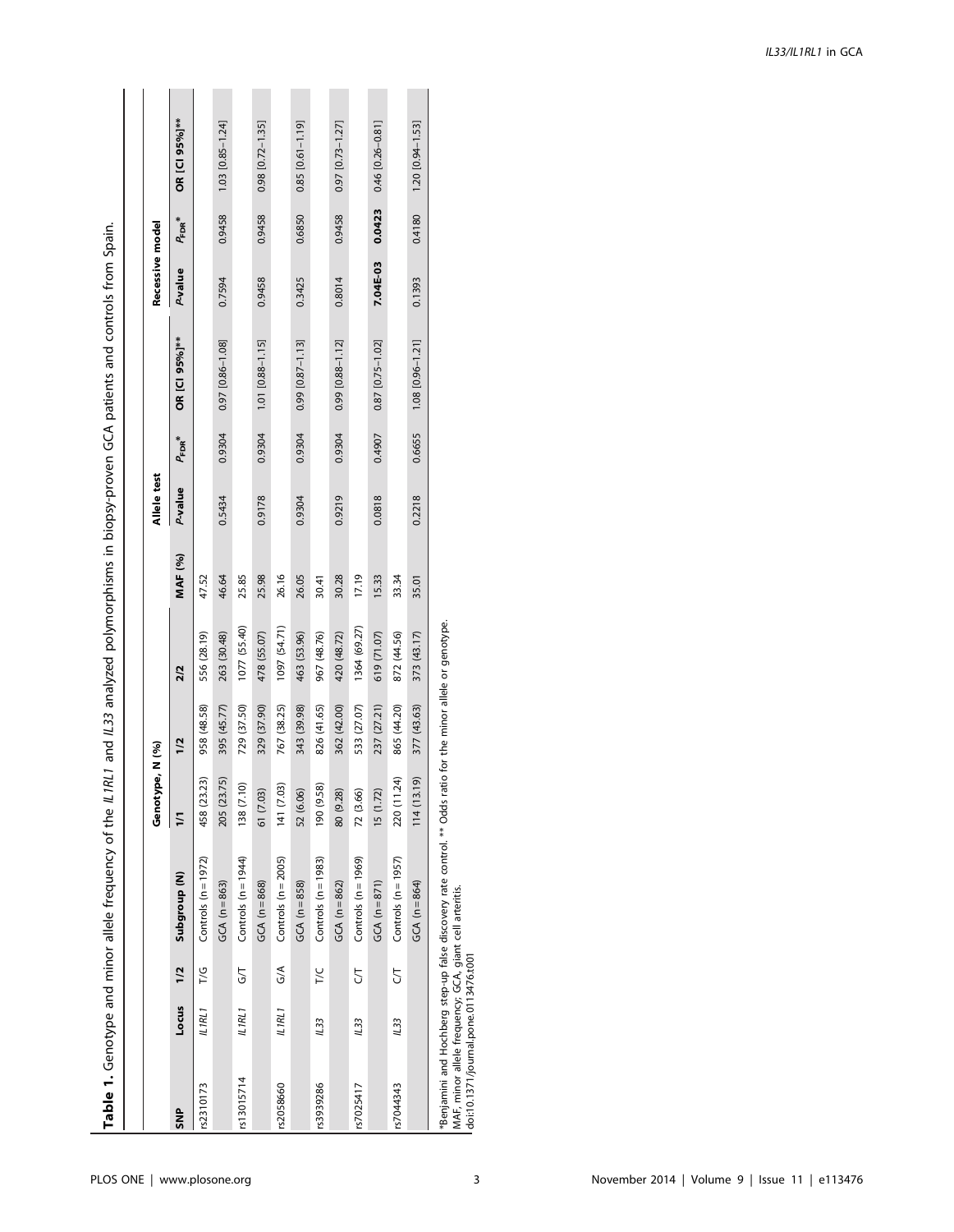| Ò<br>l                                                                                                                       |
|------------------------------------------------------------------------------------------------------------------------------|
|                                                                                                                              |
|                                                                                                                              |
| j<br>Ï                                                                                                                       |
|                                                                                                                              |
| Ş                                                                                                                            |
| $^{\sf i}$<br>and the state of the state of the state of the state of the state of the state of the state of the state of th |
| ï<br>j                                                                                                                       |
| ì                                                                                                                            |
|                                                                                                                              |
| ֦                                                                                                                            |
| 5                                                                                                                            |
| l<br>ı                                                                                                                       |
|                                                                                                                              |
| í                                                                                                                            |
|                                                                                                                              |
| ;<br>;<br>ļ<br>ì                                                                                                             |
| ì                                                                                                                            |
| ׇ֚֘֝                                                                                                                         |
|                                                                                                                              |
|                                                                                                                              |
|                                                                                                                              |
|                                                                                                                              |
| į                                                                                                                            |
|                                                                                                                              |
|                                                                                                                              |
| j                                                                                                                            |
|                                                                                                                              |
|                                                                                                                              |
| אסופ בי עני<br>י<br>בוב                                                                                                      |
| $\overline{1}$                                                                                                               |
| I                                                                                                                            |

|               |                                                                                                                                                   |                |                         | Genotype, N (%)           |              |              |         | Allele test    |                        | Recessive mode |                        |
|---------------|---------------------------------------------------------------------------------------------------------------------------------------------------|----------------|-------------------------|---------------------------|--------------|--------------|---------|----------------|------------------------|----------------|------------------------|
|               | <b>SNP</b>                                                                                                                                        | 1/2            | Subgroup <sub>(N)</sub> | $\overline{11}$           | 1/2          | 2/2          | MAF (%) | <b>P-value</b> | OR [CI 95%]*           | P-value        | OR [CI 95%]*           |
| Germany       | rs3939286                                                                                                                                         | T/C            | Controls $(n=427)$      | .56)<br>28 (6.            | 147 (34.43)  | 252 (59.02)  | 23.77   |                |                        |                |                        |
|               |                                                                                                                                                   |                | GCA ( $n = 102$ )       | 3(2.94)                   | 37 (36.27)   | 62 (60.78)   | 21.08   | 0.4135         | $0.86$ [0.59-1.24]     | 0.1741         | $0.43$ [0.13-1.45]     |
|               | rs7025417                                                                                                                                         | 5              | Controls $(n=430)$      | 28 (6.51)                 | 149 (34.65)  | 253 (58.84)  | 23.84   |                |                        |                |                        |
|               |                                                                                                                                                   |                | $GCA (n = 101)$         | 3(2.97)                   | 41 (40.59)   | 57 (56.44)   | 23.27   | 0.8640         | 0.97 [0.67-1.39]       | 0.1833         | 0.44 [0.13-1.48]       |
|               | rs7044343                                                                                                                                         | 5              | Controls $(n=436)$      | 67 (15.37)                | 201 (46.10)  | 168 (38.53)  | 38.42   |                |                        |                |                        |
|               |                                                                                                                                                   |                | $GCA (n = 101)$         | 16 (15.84)                | 51 (50.50)   | 34 (33.66)   | 41.09   | 0.4828         | 1.12 [0.82-1.53]       | 0.9054         | 1.04 [0.57-1.88]       |
| taly          | rs3939286                                                                                                                                         | <b>T/C</b>     | Controls $(n = 1109)$   | 94 (8.48)                 | 437 (39.40)  | 578 (52.12)  | 28.18   |                |                        |                |                        |
|               |                                                                                                                                                   |                | $GCA (n = 251)$         | 13(5.18)                  | 82 (32.67)   | 156 (62.15)  | 21.51   | 2.37E-03       | 0.70 [0.55-0.88]       | 0.0830         | $0.59$ [0.32-1.07]     |
|               | rs7025417                                                                                                                                         | 5              | Controls $(n = 1106)$   | 29 (2.62)                 | 282 (25.50)  | 795 (71.88)  | 15.37   |                |                        |                |                        |
|               |                                                                                                                                                   |                | $GCA (n = 255)$         | 4 (1.57)                  | 59 (23.14)   | 192 (75.29)  | 13.14   | 0.2023         | $0.83$ [0.63-1.10]     | 0.3295         | 0.59 [0.21-1.70]       |
|               | rs7044343                                                                                                                                         | $\overline{C}$ | Controls $(n = 1116)$   | 188 (16.85)               | 520 (46.59)  | 408 (36.56)  | 40.14   |                |                        |                |                        |
|               |                                                                                                                                                   |                | $GCA (n = 252)$         | 46 (18.25)                | 116 (46.03)  | 90 (35.71)   | 41.27   | 0.6415         | 1.05 [0.86-1.28]       | 0.5920         | $1.10$ [0.77-1.57]     |
| Norway        | rs3939286                                                                                                                                         | <b>T/C</b>     | Controls $(n=271)$      | 15 (5.54)                 | 100 (36.90)  | 156 (57.56)  | 23.99   |                |                        |                |                        |
|               |                                                                                                                                                   |                | $GCA (n = 108)$         | 6(5.56)                   | 45 (41.67)   | 57 (52.78)   | 26.39   | 0.4883         | 1.14 [0.79-1.63]       | 0.9937         | $1.00$ [0.38-2.66]     |
|               | rs7025417                                                                                                                                         | 5              | Controls $(n = 267)$    | $(64.4)$ (1               | 91 (34.08)   | 164 (61.42)  | 21.54   |                |                        |                |                        |
|               |                                                                                                                                                   |                | GCA $(n = 111)$         | 5 (4.50)                  | 36 (32.43)   | 70 (63.06)   | 20.72   | 0.8032         | $0.95$ $[0.65 - 1.40]$ | 0.9965         | $1.00$ [0.34-2.92]     |
|               | rs7044343                                                                                                                                         | 5              | Controls $(n=273)$      | 43 (15.75)                | 135 (49.45)  | 95 (34.80)   | 40.48   |                |                        |                |                        |
|               |                                                                                                                                                   |                | GCA $(n = 108)$         | 14 (12.96)                | 45 (41.67)   | 49 (45.37)   | 33.80   | 0.0878         | $0.75$ [0.54-1.04]     | 0.4924         | $0.80$ $[0.42 - 1.53]$ |
| Meta-analysis | rs3939286                                                                                                                                         | T/C            | Controls $(n = 3790)$   | (8.63)<br>327 (           | 1510 (39.84) | 1953 (51.53) | 28.55   |                |                        |                |                        |
|               |                                                                                                                                                   |                | GCA $(n = 1323)$        | 102 (7.71)                | 526 (39.76)  | 695 (52.53)  | 27.59   | 0.1358         | $0.93$ $[0.84 - 1.02]$ | 0.2036         | $0.85$ [0.67-1.08]     |
|               | rs7025417                                                                                                                                         | 5              | Controls $(n=3772)$     | (3.74)<br>$\frac{141}{5}$ | 1055 (27.97) | 2576 (68.29) | 17.72   |                |                        |                |                        |
|               |                                                                                                                                                   |                | $GCA (n = 1338)$        | 27 (2.02)                 | 373 (27.88)  | 938 (70.10)  | 15.96   | 0.0408         | 0.88 [0.78-0.99]       | 3.40E-03       | $0.53$ [0.35-0.80]     |
|               | rs7044343                                                                                                                                         | 5              | Controls $(n = 3782)$   | 518 (13.70)               | 1721 (45.51) | 1543 (40.80) | 36.45   |                |                        |                |                        |
|               |                                                                                                                                                   |                | GCA $(n = 1325)$        | 190 (14.34)               | 589 (44.45)  | 546 (41.21)  | 36.57   | 0.3747         | $1.04$ [0.95-1.14]     | 0.2447         | 1.12 [0.93-1.34]       |
|               | MAF, minor allele frequency; GCA, giant cell arteritis.<br>*Odds ratio for the minor allele or genotype.<br>doi:10.1371/journal.pone.0113476.t002 |                |                         |                           |              |              |         |                |                        |                |                        |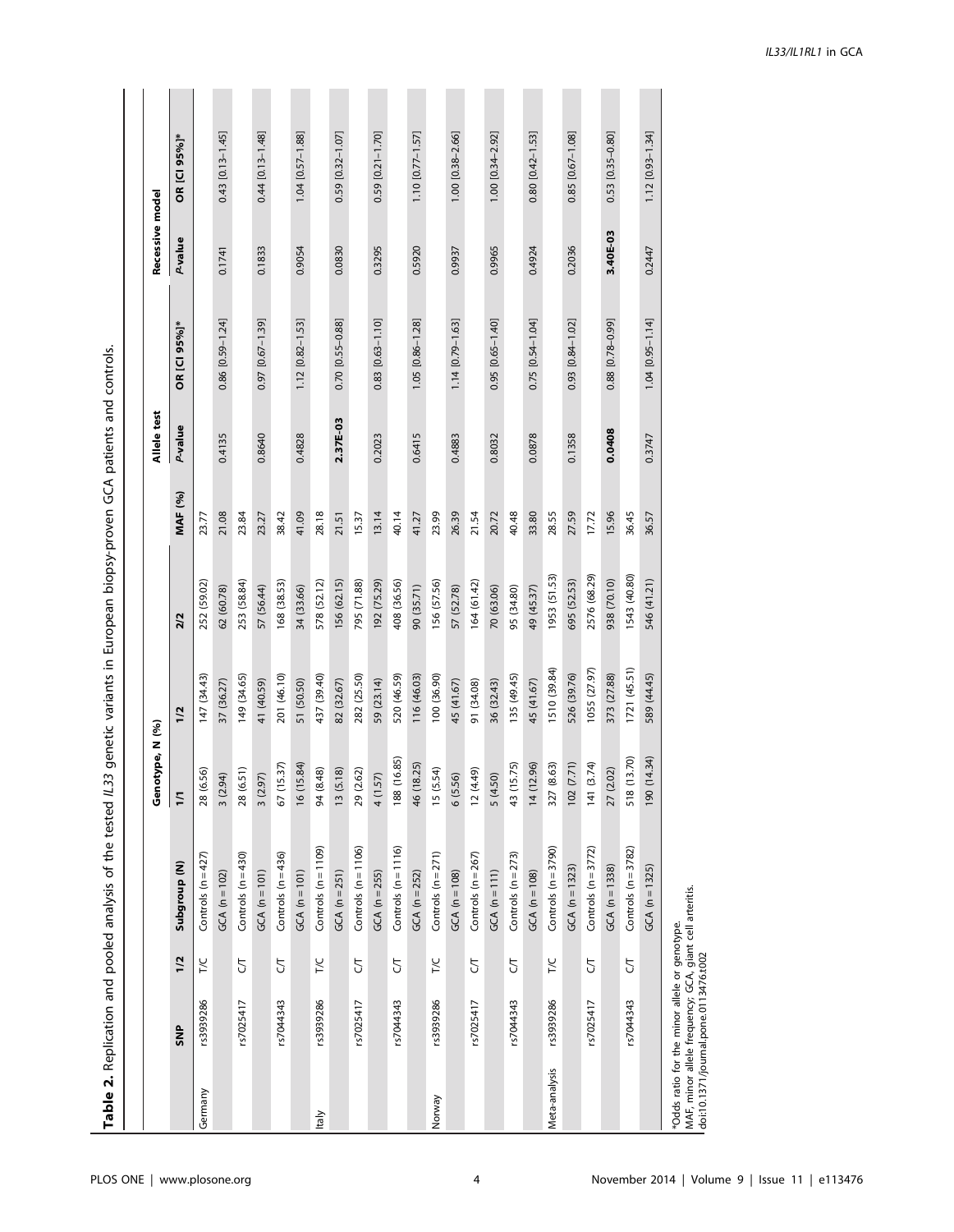

Figure 1. Forest plots showing the odds ratios (OR) and confidence intervals (CI) of the IL33 rs2075417 genetic variant under allelic (A) and recessive (B) genetic models in the discovery and replication cohorts. doi:10.1371/journal.pone.0113476.g001

#### Results

Genotypic frequencies did not deviate from those predicted by Hardy-Weinberg  $(P>0.01)$  and the genotype success rate were  $\geq$ 95%.

Table 1 shows the genotype and allelic frequencies of the IL33 and IL1RL1 polymorphisms analyzed in the Spanish discovery cohort. In the allele test, none of the studied polymorphisms showed a significant association with GCA, although a trend of association was evident for the  $IL33$  rs7025417 SNP (P = 0.082,  $OR = 0.87$  [0.75–1.02]). When the recessive model was considered, the frequency of the minor genotype of IL33 rs7025417 was significantly reduced in patients compared to healthy controls  $(P = 7.04E-03, OR = 0.46 [0.26-0.81])$ , even after applying FDR correction ( $P_{\text{FDR}} = 0.042$ ). No significant differences were found between patients with and without specific clinical features, i.e. PMR, VIM and IOD, (data not shown). Regarding IL1RL1, none of the analyzed genetic variants showed association with GCA in the case/control (Table 1) or subphenotype analysis (data not shown).

To further examine these findings, the three IL33 genetic variants were analyzed in three independent case/control sets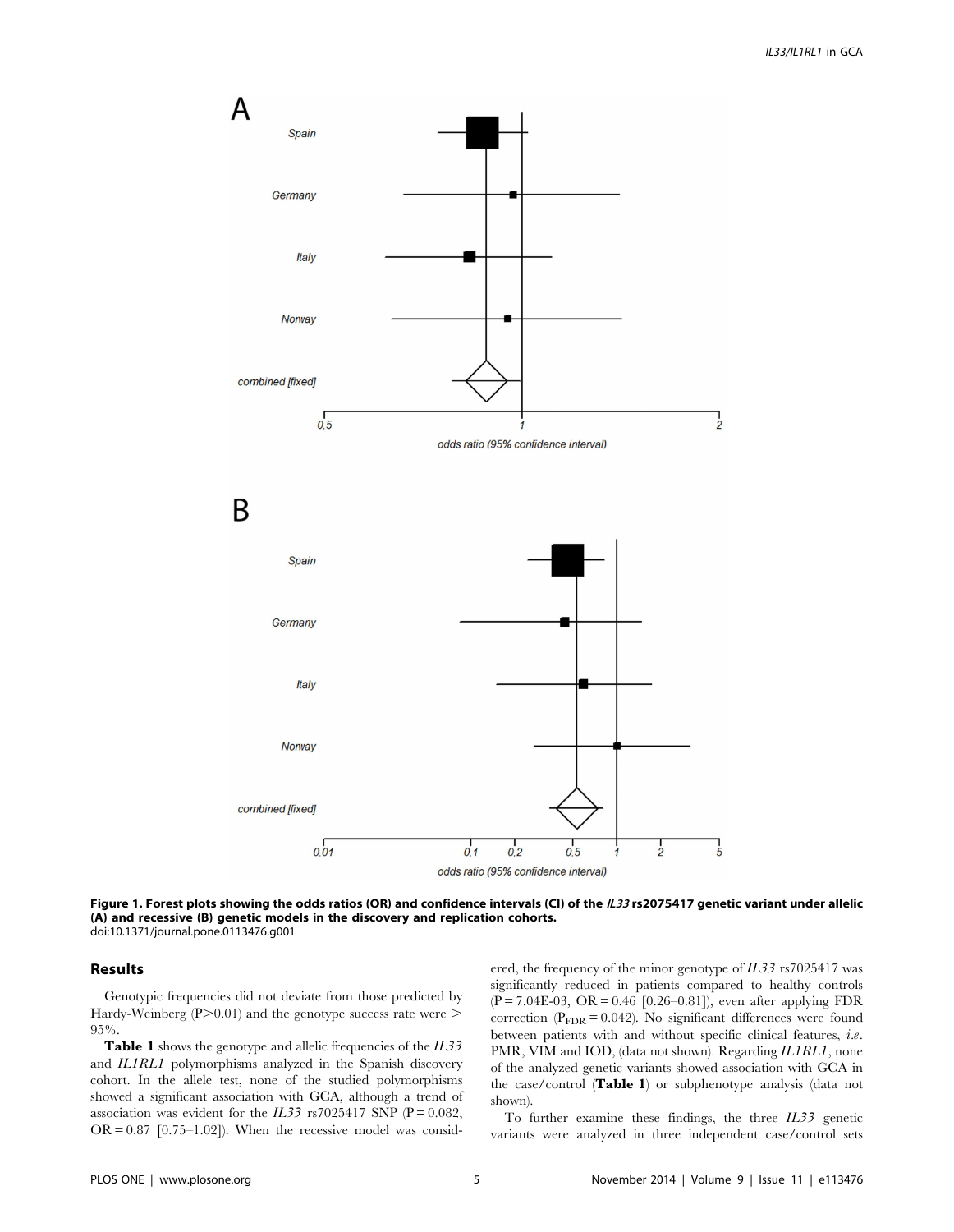from Germany, Italy and Norway (Table 2). In the Italian set, a clear association between the rs3939286 polymorphism and GCA was found (P = 2.37E-03, OR = 0.70 [0.55–0.88]). No association between IL33 genetic variants and GCA was evident in the German and Norwegian sets. Subsequently, since no heterogeneity between the ORs from the four cohorts was evident  $(P_{BD} > 0.1;$ Cochran's Q-statistic  $p>0.1$ ;  $I^2=0%$  for rs7025417 and rs7044343;  $I^2 = 16\%$  for rs3939286), they were combined in a meta-analysis. As shown in Table 2, only the rs7025417 polymorphism showed a consistent association with GCA in both allele (P = 0.041, OR = 0.88 [0.78–0.99], **Figure 1A**) and recessive model (P = 3.40E-03, OR = 0.53 [0.35–0.80], Figure 1B). The subphenotype analysis according to the main clinical features of GCA yielded negative results in the pooled analysis (data not shown).

## Discussion

In the present study, we identified for the first time an association between the IL33 gene and GCA through a large meta-analysis of four European cohorts. The minor allele (C) and genotype (CC) of the rs7025417 genetic variant showed a protective effect, consistently with that described in a previous study performed in CAD patients [15]. Interestingly, this polymorphism seems to produce an altered regulation of the IL33 gene expression [15]. In addition, the rs7025417 risk allele (T) correlates with an increase of the IL-33 plasma level in CAD [15]. Our findings would suggest that the rs7025417 genetic variant might influence the development of GCA by regulating the expression of IL-33 [26].

Although the combined analysis of the four cohorts evidenced that only one of the three IL33 tested polymorphisms, rs7025417, was associated with GCA (probably due to the larger sample size of the Spanish set), another different SNP, rs3939286, showed a clear association in the Italian cohort. Both  $IL33$  genetic variants, rs7025417 and rs3939286, have been previously associated with autoimmune diseases [12,13,14,15] and they appear to be regulatory DNA elements according to the public database RegulomeDB [29], but with minimal evidence of being located in a functional region (scores 5 and 6, for rs7025417 and rs3939286, respectively). As for rs7025417, the minor allele of the rs3939286 conferred protection to GCA, which is the opposite effect to that previously reported in asthma, nasal polyposis and IBD [12,13,14]. This could be indicating a different molecular effect of this SNP in the pathogenesis of GCA than in other autoimmune diseases. In addition, both SNPs are located in different haplotype blocks and present a low LD  $(D' = 0.13$  and  $r^2$  = 0.01), which suggests that they may represent independent signals. Nevertheless, the fact that different  $IL33$  polymorphisms were associated with GCA in different populations may indicate that none of them is the real causal variant of the association but genetic markers in linkage disequilibrium with it. Small changes in the LD pattern between populations might result in different SNPs being the most associated with the disease in different cohorts.

In spite of an increased expression of the ST2 receptor was detected in the inflamed arteries of GCA patients [26], none of the tested IL1RL1 polymorphisms showed association with this vasculitis. Taking into account that the statistical power of our

#### References

- 1. Gonzalez-Gay MA, Vazquez-Rodriguez TR, Lopez-Diaz MJ, Miranda-Filloy JA, Gonzalez-Juanatey C, et al. (2009) Epidemiology of giant cell arteritis and polymyalgia rheumatica. Arthritis Rheum 61: 1454–1461.
- 2. Weyand CM, Goronzy JJ (2013) Immune mechanisms in medium and largevessel vasculitis. Nat Rev Rheumatol 9: 731–740.

analysis was high enough to detect a possible weak signal (power . 80% to detect an  $OR > 1.20$  in the discovery cohort), our data rule out an important role of the analyzed IL1RL1 genetic variants in GCA.

Angiogenesis has been proposed as one of the main mechanisms influencing the progression of GCA [30]. Interplay between inflammation and angiogenesis is mainly mediated by cytokines, chemokines, and growth factors, which also induce increase vascular permeability. In recent years, genetic studies have supported this crucial role of angiogenesis in GCA. In this line, variations within the vascular endothelial growth factor  $(VEGF)$ gene, encoding the best known angiogenic factor, have been associated with this vasculitis [4]. Like VEGF, IL-33 also exerts its angiogenic and vasopermeability activities in a nitric oxide (NO) dependent manner [7]. Interestingly, a role for two genes encoding NO synthases (NOS2A, cytokine-inducible, and NOS3, endothelial) has also been demonstrated in GCA [4].

In conclusion, our results clearly indicate a role of the IL33 rs7025417 polymorphism as a novel genetic risk factor contributing to the GCA susceptibility. The effect of additional and unexplored IL33 and IL1RL1 genetic variants in GCA susceptibility cannot be discarded.

## Supporting Information

Table S1 Main clinical features of the giant cell arteritis patients included in the study. (DOCX)

Table S2 Overall statistical power of the study for each analyzed IL1RL1 and IL33 genetic variant at the 5% significance level.

(DOCX)

File S1 Other members of Spanish GCA Consortium contributing samples and clinical data to this analysis. (DOCX)

## Acknowledgments

The authors thank Sofia Vargas, Sonia García and Gema Robledo for their excellent technical assistance, and all the patients and healthy controls for kindly accepting their essential collaboration. Banco Nacional de ADN (University of Salamanca, Spain) is thanked for supplying part of the control material. The Norwegian Systemic Vasculitis and Connective Tissue Disease Registry (NOSVAR) at Oslo University Hospital is acknowledged for providing data on the Norwegian patients and the Norwegian Bone Marrow Donor Registry is acknowledged for providing the Norwegian controls.

#### Author Contributions

Conceived and designed the experiments: AM JM MAGG. Performed the experiments: AM. Analyzed the data: AM. Contributed reagents/ materials/analysis tools: RS JHR MCC SC MR LRR JN RB NOC OP APD NB FM TW LB CL MAC AV CS MAGG. Wrote the paper: AM. Review of the manuscript draft: RS JHR MCC SC MR LRR JN RB NOC OP APD NB FM TW LB CL MAC AV CS MAGG JM. Interpretation of data: RS JHR MCC SC MR LRR JN RB NOC OP APD NB FM TW LB CL MAC AV CS MAGG JM.

- 3. Ly KH, Regent A, Tamby MC, Mouthon L (2010) Pathogenesis of giant cell arteritis: More than just an inflammatory condition? Autoimmun Rev 9: 635– 645.
- 4. Carmona FD, Gonzalez-Gay MA, Martin J (2014) Genetic component of giant cell arteritis. Rheumatology (Oxford) 53: 6–18.